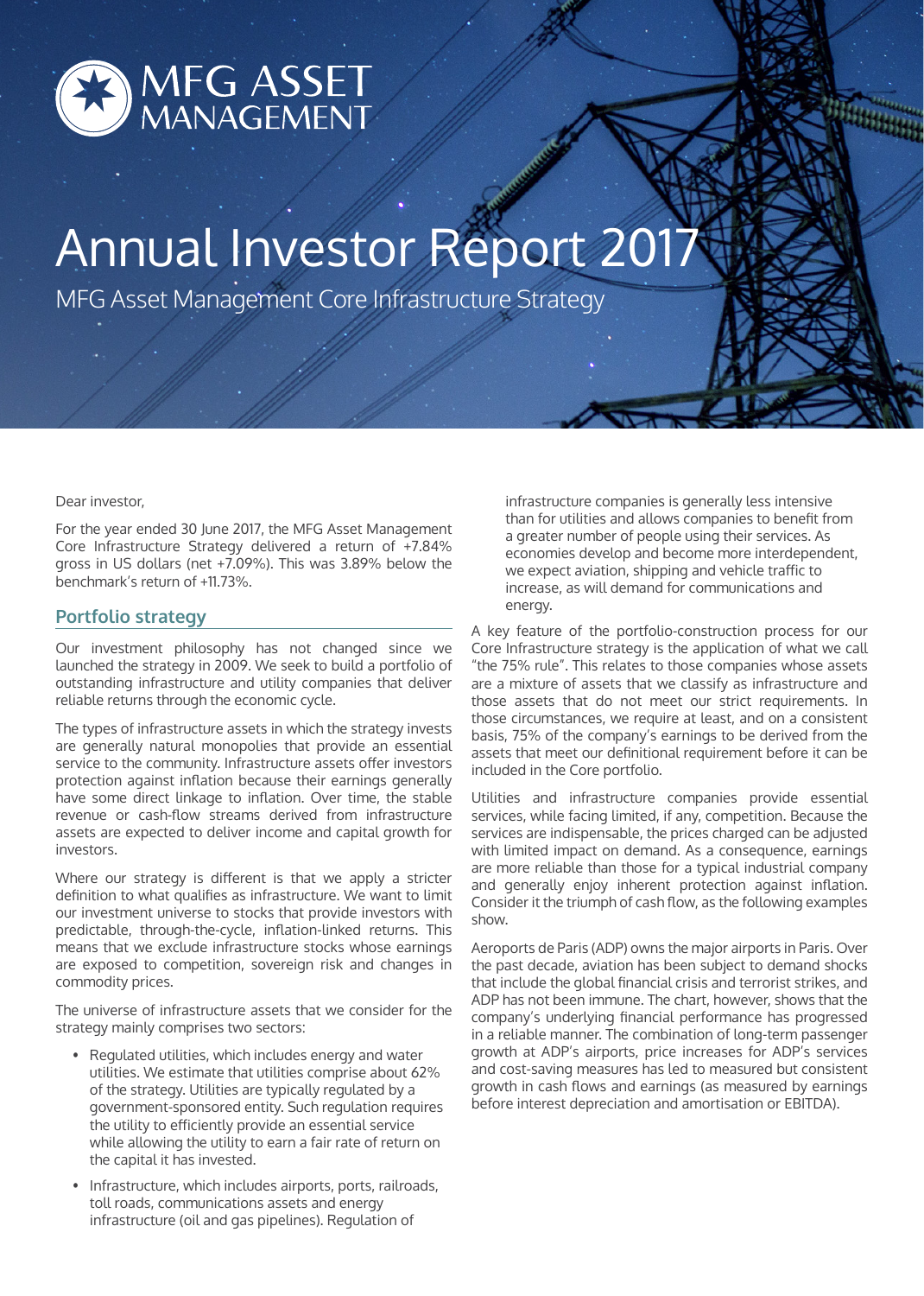



Source: Aeroports de Paris, MFG Asset Management.

CityLink in Melbourne is the original asset for which Transurban was founded in 1995 to develop and operate. Traffic on the road has grown at a modest but consistent rate over time. When combined with toll increases and stable operating costs, this cash flow or revenue growth has led to reliable and consistent EBITDA growth over time. Just as for ADP, the vital nature of the service delivers for investors over time.

**Chart 2: CityLink – Traffic, revenue, EBITDA (2006-16).**



Source: Transurban, MFG Asset Management.

With infrastructure assets, the stability of earnings is influenced by competitive positioning and numerous risks. Key risks we consider are:

- Sovereign risk We avoid countries where political decisions that undermine the contractual position or potential earnings of a company can be made easily. We invest only in countries where the judicial system and law are sound, so that contractual positions can be enforced as required.
- Regulatory risk We avoid regulatory jurisdictions where regulatory processes are opaque or applied inconsistently.
- Commodity-price risk We seek to avoid businesses whose earnings are meaningfully exposed to the price of the product they transport. Many pipeline businesses in the US, for example, are excluded from our universe for this reason.
- Leverage risk We avoid businesses with excessive debt or that might struggle to pay their interest bills.

# **Portfolio review 2016-17**

Changes in interest rates during the past 12 months affected the performance of the strategy and led to its underperformance over the period, although it is worth noting that over the period the strategy met its stated objective of achieving a CPI +5% real return through the cycle. In the first half of fiscal 2017, a rise 10-year US government bond yields subdued the strategy's returns. Performance improved in the second half of the fiscal year when investors refocused on the reliability of the earnings and cash flows that infrastructure companies and regulated utilities generate.

Looking back over the 12 months, the key theme was the outperformance of European infrastructure. Within the portfolio, eight of the top-10 performing stocks (measured by total shareholder return) were European infrastructure companies, including four airport operators. On the other side, five of the worst-performing stocks in the portfolio were European and UK utilities – in fact, over the period, 17 of the bottom 20 stocks were utilities. The strategy's best-performing stocks for the year to June 2017 included:

- European airport companies ADP, Aena, Flughafen Zuerich and Fraport, which enjoyed passenger growth.
- Satellite companies SES and Eutelsat, which experienced something of a recovery after their respective share prices fell dramatically in the prior year. While neither company's share price has fully recovered, their financial results have stabilised.
- Italian toll-road operator SIAS, which benefited from more traffic and better investor sentiment.
- Spanish toll-road operator Abertis, which is the takeover target of Italian peer Atlantia. The outcome is still undecided.

The strategy's worst-performing stocks included:

- UK utilities including National Grid, United Utilities and Pennon, which were viewed by investors as havens in the final weeks of fiscal 2016 amid the uncertainty created by the UK vote to leave the EU. While operating performance has been solid for these companies in the past year, the gains in share price in the prior 12 months led to subdued performance over the past fiscal year.
- European gas utilities Snam and Enagas, which like the UK utilities saw a reversal of the strong-performance over the prior year.
- Enbridge and Vopak, which provide infrastructure to the energy industry. Enbridge essentially transports oil and gas across North America while Vopak stores oil and chemicals around the world.

On 30 June 2017, the Core strategy held 87 stocks. Over the past 12 months, seven stocks were added to the portfolio and seven were removed.

#### Stocks added:

- US utilities Black Hills and DTE Energy were added after meeting the 75% regulated earnings threshold.
- Italian air traffic control company ENAV and Canadianbased electric utility Hydro One were added subsequent

 $\overline{2}$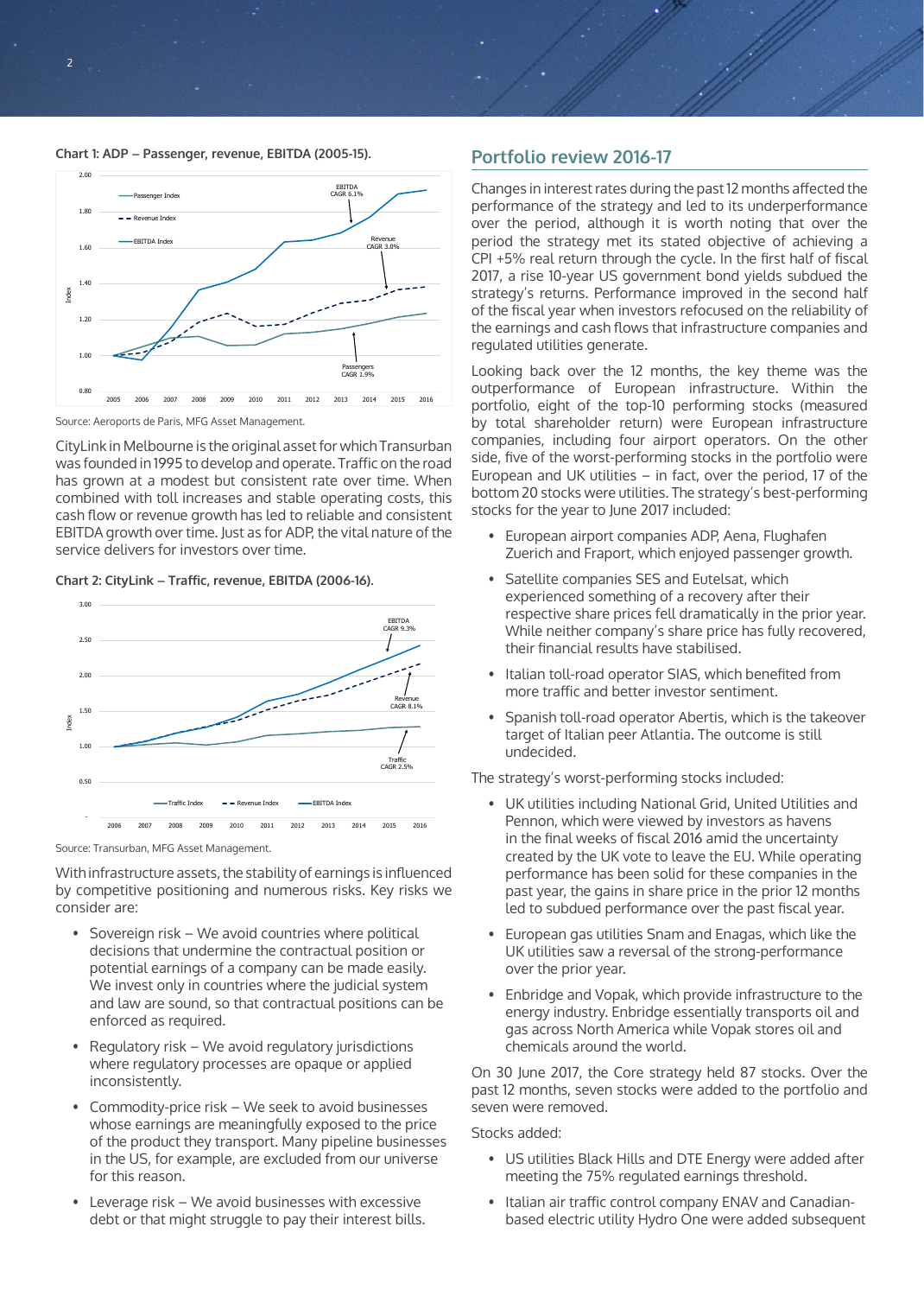to their IPOs and reviews of the business operations.

- InfraREIT was added after confirming its asset base and capital structure would provide the sufficient stability in earnings required for the strategy.
- Italian gas distribution company Italgas was added after it was spun out of its parent Snam.
- US tower operator SBA Communications was added after it successfully converted to a REIT structure, the confirmation of which lowered investment risk.

Stocks deleted:

- The Australian regulated gas and electric utility DUET Group was acquired and delisted over the period.
- A number of US electric and gas utilities were acquired by other companies over the period including: Empire District Electric, ITC, Piedmont Natural Gas, Questar and TECO Energy.
- Flughafen Wien was removed after the free-float in the company was reduced below acceptable levels.

Two stocks are in the process of being removed from the strategy, which will reduce the number of stocks to 85.

### **Outlook**

We expect global monetary conditions to become less accommodative in coming years, which means that longterm interest rates are likely to rise. There are two key areas we focus on when we assess what higher interest rates could mean for infrastructure stocks:

- The impact on the businesses We are confident that the businesses that meet our investment-grade infrastructure criteria are well placed to meet our expectations over the medium term even if interest rates rise.
- Impact on valuations and on debt and equity markets An increase in interest rates can be expected to lead to higher debt costs and higher long-term discount rates. The history of financial markets, however, indicates that higher interest rates will increase uncertainty. Stocks that are regarded as 'defensive', including infrastructure and utilities, are often shunned when interest rates increase because investors switch to higher-growth sectors. It is our experience, however, that provided these businesses have solid fundamentals, their stock prices will revert to a longer-term trend that reflects their earnings profiles.

Notwithstanding volatility on equity markets, we expect the underlying earnings of infrastructure and utility companies in our restricted universe to remain reliable and predictable. Ultimately, the value of the companies in our portfolio reflects the future cash flows they are expected to generate and the risks associated with those revenue flows. We believe that investment markets are pricing in higher, more 'normal' levels of interest rates. This means that if interest rates increase over the medium term, we can expect the impact on asset prices to be somewhat muted because investors have already allowed for some increase in rates.

Even allowing for the resilient nature of the stocks held in the portfolio, we expect to see volatility in equity markets, particularly if US interest rates rise as we expect. We are confident, however, that any increase in interest rates will fail to hamper the financial performance of the stocks in the portfolio.

Overall in terms of our outlook, we believe that infrastructure assets, with their reliable earnings that are protected to a degree from inflation, are an attractive, long-term investment proposition. The predictable nature of their earnings compared with those offered by other asset classes means that infrastructure assets offer diversification benefits. In uncertain times, the reliable financial performance of infrastructure stocks makes them particularly attractive. An investment in listed infrastructure can be expected to reward patient investors.

Yours sincerely.

Gerald Stack Portfolio Manager 25 July 2017